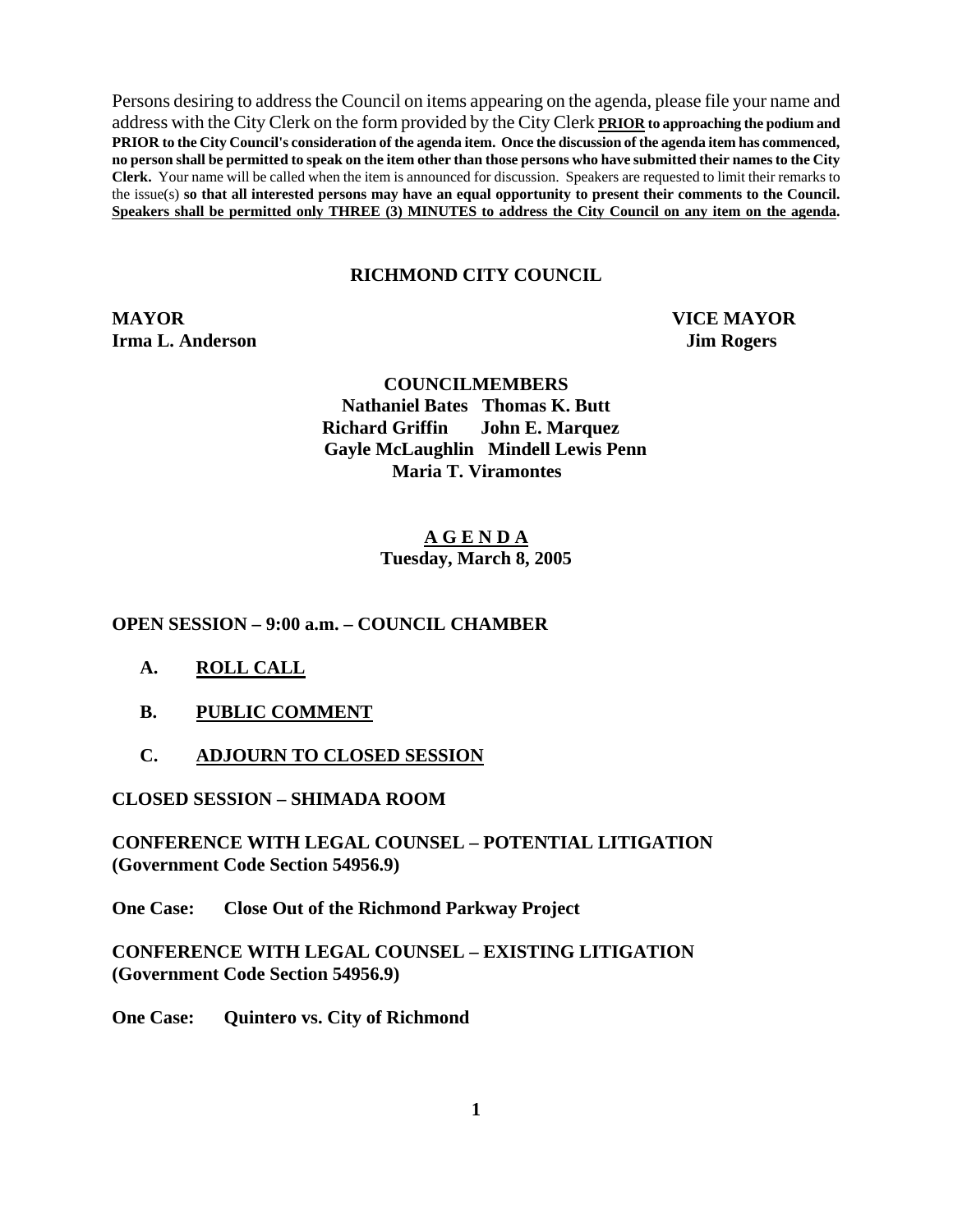#### **PUBLIC EMPLOYMENT (Government Code Section 54956.9)**

 **Discussion regarding Police Commission and Investigative Officer Discussion of Hostile Work Environment Compensation for City Clerk** 

### **OPEN SESSION - 7:00 p.m. - COUNCIL CHAMBER**

**A. ROLL CALL**

### **B. COUNCILMEMBERS CODE OF CONDUCT**

**"I solemnly pledge to conduct all City matters fairly, responsibly, and impartially; to carry out the business of the City in an orderly and efficient manner; to treat my colleagues, citizens, and City staff with dignity and respect; through debate, discussion, and dialogue instill public confidence and integrity in the process of City government; and to serve the citizens of Richmond to the best of my ability."** 

## **C. APPROVAL OF MINUTES**

**C-1.** Regular meeting held on March 1, 2005.

#### **D. STATEMENT OF CONFLICT OF INTEREST**

### **E. AGENDA REVIEW**

## **F. REPORT FROM CITY ATTORNEY OF FINAL DECISIONS MADE AND NON-CONFIDENTIAL DISCUSSIONS HELD DURING EXECUTIVE SESSION**

#### **G. PRESENTATIONS, PROCLAMATIONS, AND COMMENDATIONS**

- **G-1.** Presentation of the following:
	- a. Proclamation designating March 2005 as "Red Cross Month" Mayor Anderson.
	- b. Proclamation in recognition of March as "Disability Awareness Month" – Mayor Anderson.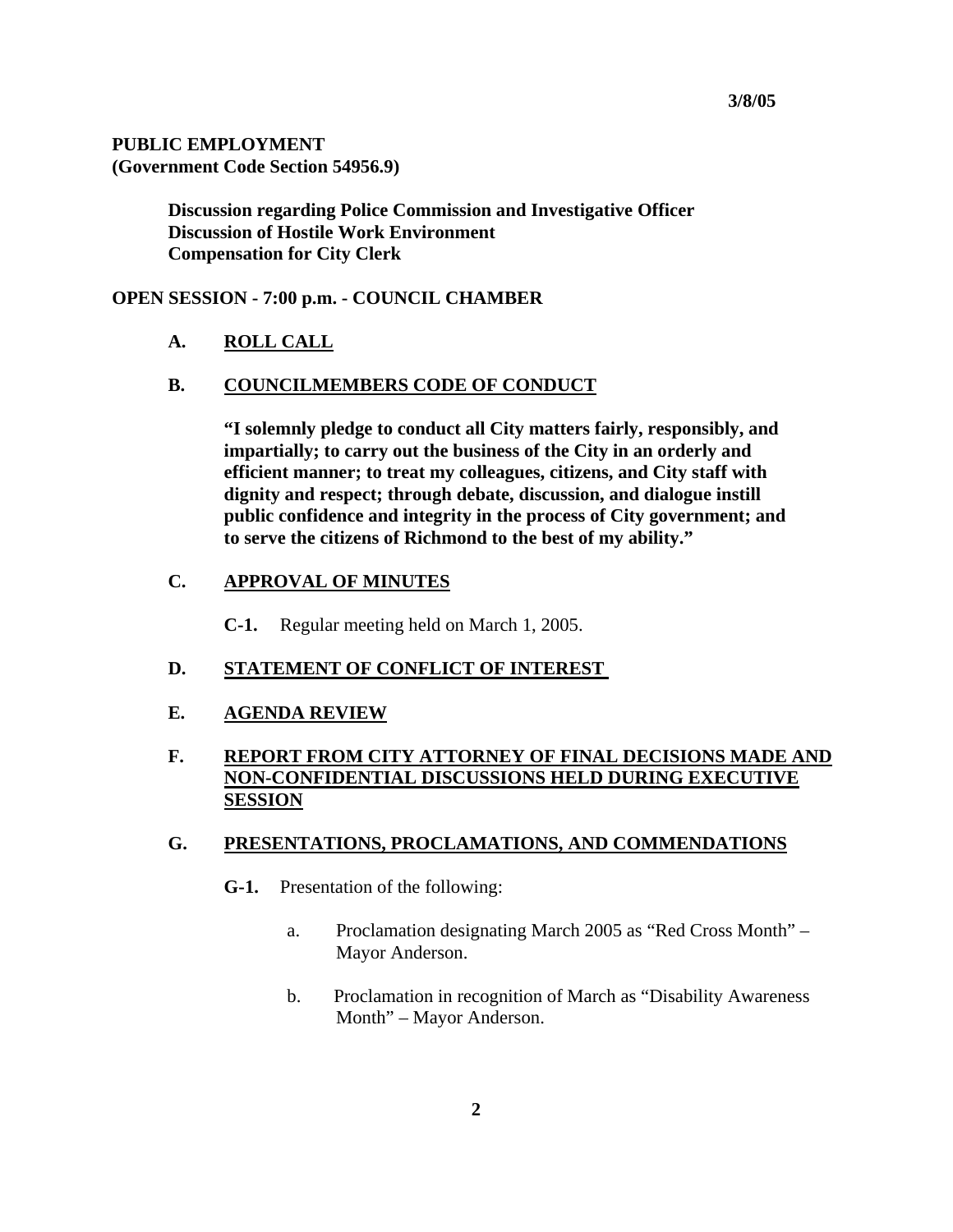c. Proclamation acknowledging Myrtle Braxton for her commitment to the National Recreation and Parks Committee – Mayor Anderson.

### **H. REPORTS OF STANDING COMMITTEES**

- **H-1.** Reports from the Standing Committees:
	- a. Public Safety and Public Services Standing Committee.
	- b. Finance, Administrative Services, and Economic Development Standing Committee.
	- c. Rules and Procedures Standing Committee.
	- d. Report from the Mayor.

## **I. CONSENT CALENDAR**

**Consent Calendar items are considered routine and will be enacted, approved or adopted by one motion unless a request for removal for discussion or explanation is received from the audience or Council.** 

- **I-1. RESOLUTION** amending and revising the Classification Plan to establish the classification of **Systems Administrator** in the Police Department. Funding for this classification will be derived from the Police Department's existing budget allocation (25% from the General Fund) and from the Consolidated Communications Fund (75% Non-General Fund) – Human Resources (Juan Phelps 620-6607).
- **I-2. RESOLUTION** installing a designated parking space for the disabled at 2961 Gilma Drive – Engineering Division (Rich Davidson 307-8091).
- **I-3.** RESOLUTION installing a designated parking space for the disabled at  $849 - 23<sup>rd</sup>$  Street – Engineering Division (Rich Davidson 307-8091).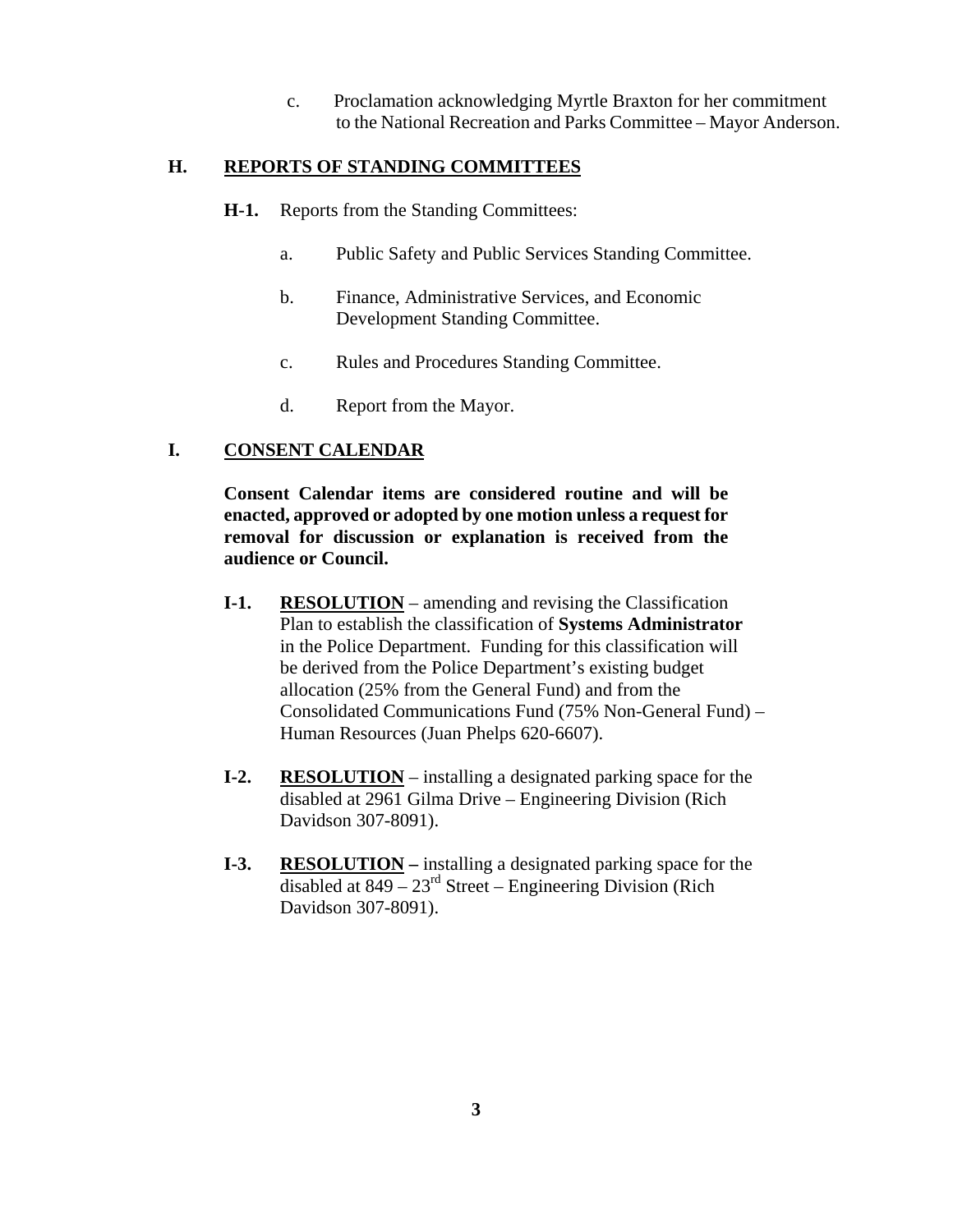- **I-4. RESOLUTION** authorizing transmittal of the Amended and Restated Plan for Redevelopment Project Area No. 10-B to include West Parkway Area, Hilltop Mall Area, Southern Canal Area, San Pablo Peninsula Area and the Downtown Area (the "Amended Project") and the Amended Plan and the Draft Environmental Impact Report ("Draft EIR") for the Amended Projects to all affected taxing agencies, the Planning Commission, and various other interested persons and entities as required by law – Community and Economic Development (Craig Murray 621-126
- **I-5. ORDINANCE** establishing wages, salaries, and compensation for classification of **Internal Auditor,** reporting to the City Council – **Second Reading** – Human Resources (Andrew Russo 620-6608).
- **I-6. APPROVE** salary adjustment for the City Clerk. The City Clerk's salary is 38% below market and the last salary adjustment given was July 1, 2001 – City Council.
- **I-7. APPROVE** appointing Shari Deutsch to the Risk Management Joint Powers Authority – City Manager (Bill Lindsay 620-6512).

## **J. OPEN FORUM FOR PUBLIC COMMENT**

Anyone wishing to address the City Council must submit a request to the City Clerk prior to commencement of the item. **Each speaker will be limited to a Maximum of Two (2) Minutes. The Maximum Number of Requests will be limited to Fifteen (15), and the total amount of time for Open Forum will be Thirty (30) Minutes.** 

## **K. PUBLIC HEARINGS**

## **L. AGREEMENTS**

## **M. RESOLUTIONS**

 **M-1. ADOPT** – supporting the current pension retirement program for City employees and urging the Cities of Contra Costa County to support identical resolutions to send a unified message to Sacramento – Mayor Anderson.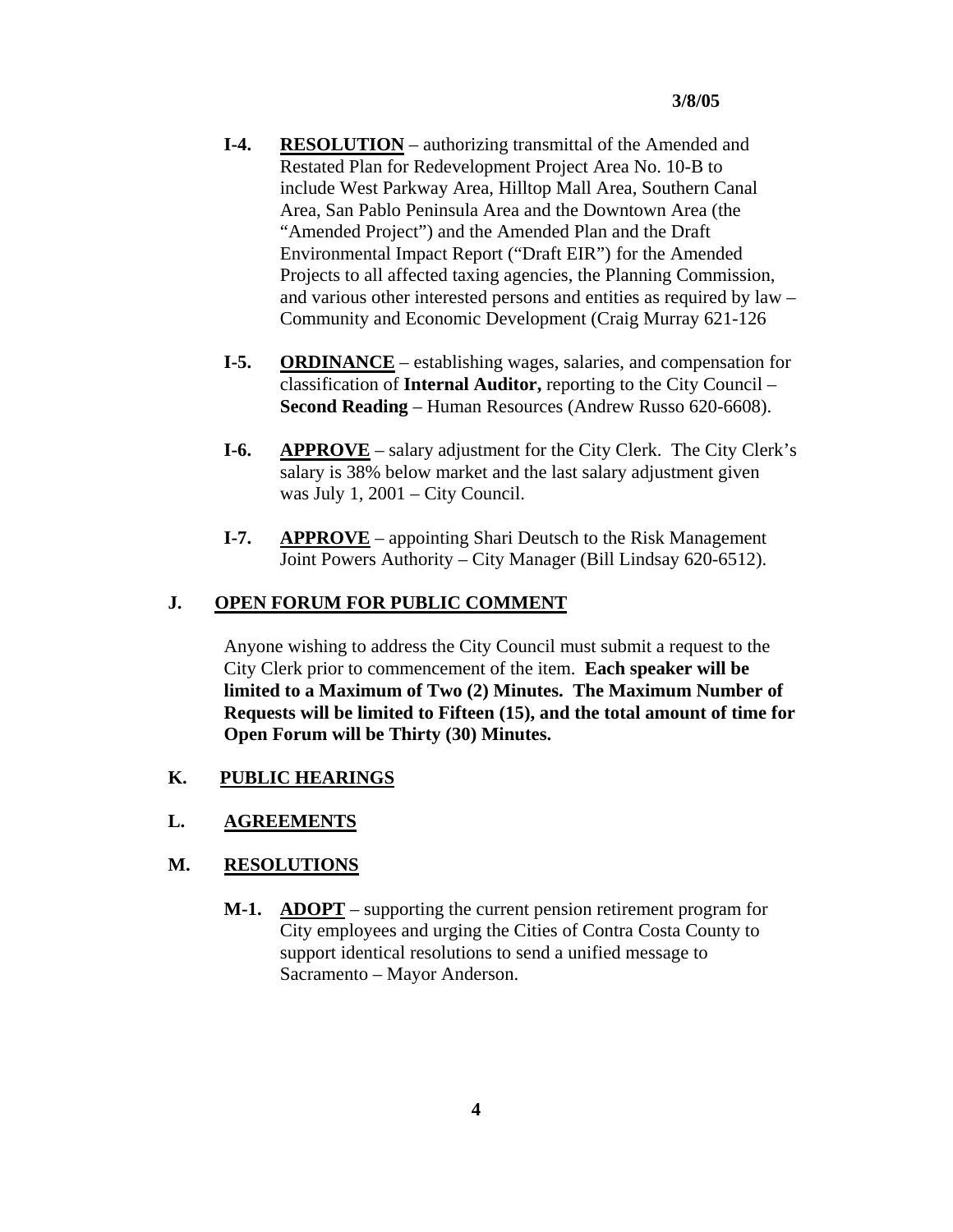- **M-2. ADOPT** amending Resolution No. 82-04 pertaining to procedures for meetings of the City Council as follows:
	- a. Establishing three City Council Standing Committees to include four members – Councilmember Bates (222-1101).
	- b. Procedure for Councilmembers to place items on an agenda.
	- c. Purpose of Reports of Officers

## **N. ORDINANCES**

- **N-1. ADOPT** establishing wages, salaries, and compensation for the Classification of **Systems Administrator,** in the Police Department, and amending Management (RMEA) Employees Ordinance No. 40-01 N.S. – **First Reading** – Human Resources (Juan Phelps 620-6607).
- **N-2. ADOPT** establishing and implementing penalties for boom boxes – City Attorney (Everett Jenkins 620-6509).

## **O. COUNCIL AS A WHOLE**

- **O-1.** Status report from the Planning Department on implementation of the Fence Ordinance Amendment – Councilmember Butt 236-7435.
- **O-2.** Consider adopting the following recommendations from the Rules and Procedures Standing Committee:
	- a. Discussion of the Rosenberg's Rules of Order and other options for City Council meetings.
	- b. Adopt establishing 9:00 a.m. as the standard time for Closed Session (Public Comments will be heard prior to adjourning to the Closed Session and during the evening Open Session).
	- c. Adopt revising the multiple agenda format for meetings of the City Council and other agencies into a consolidated format.

**3/8/05**